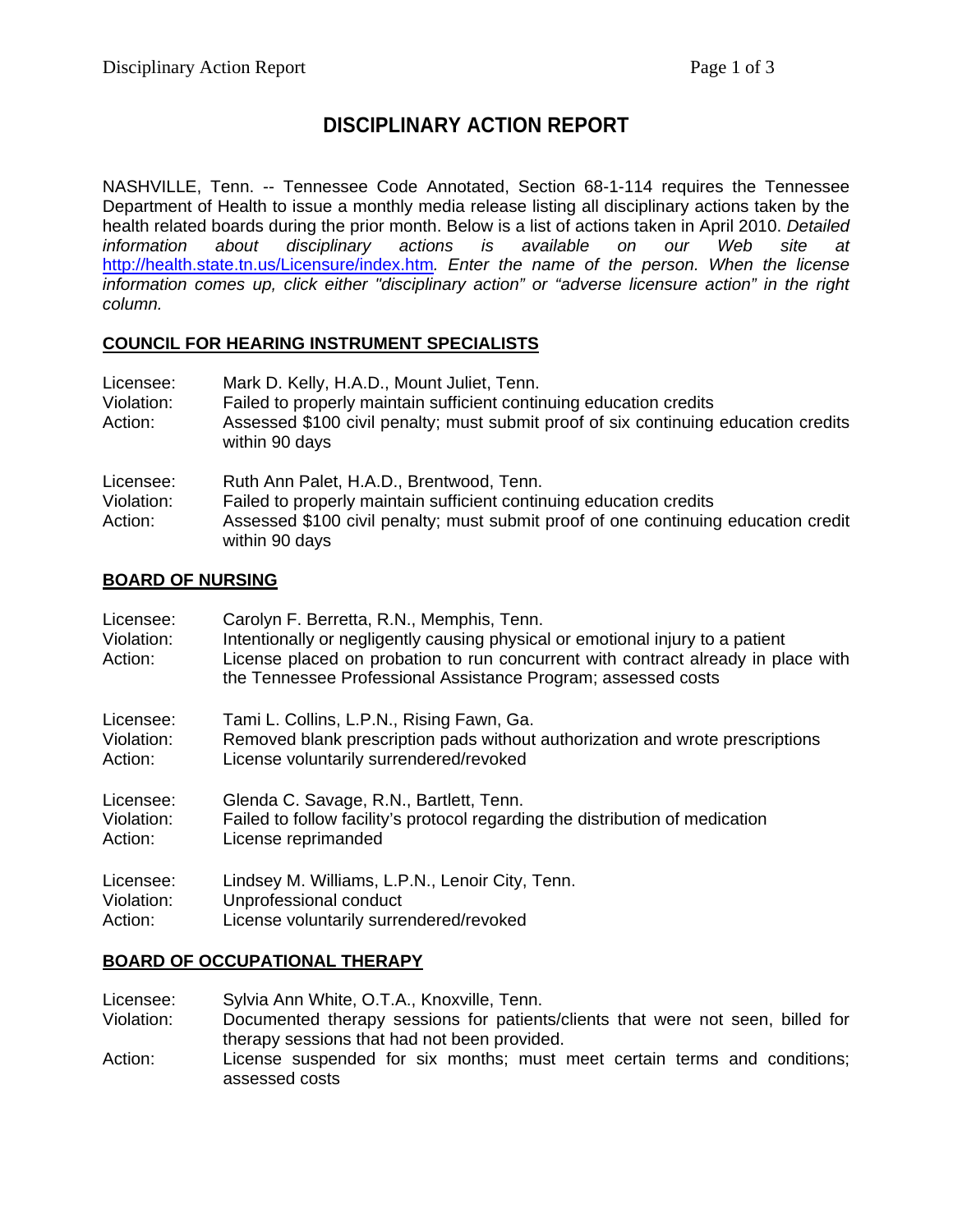*\*These practitioner was disciplined on March 12, 2009, and the information was not available in time for inclusion in last month's news release.* 

#### **BOARD OF VETERINARY MEDICAL EXAMINERS**

| Licensee:<br>Violation:<br>Action: | Jerry L. Bancroft, D.V.M., Cleveland, Tenn.<br>Allowed an individual to perform duties of a licensed veterinarian without a valid<br>license issued by the Board<br>Assessed \$4,000 civil penalty, plus costs                                                                                                                                                |
|------------------------------------|---------------------------------------------------------------------------------------------------------------------------------------------------------------------------------------------------------------------------------------------------------------------------------------------------------------------------------------------------------------|
| Licensee:<br>Violation:<br>Action: | Michael T. Boley, D.V.M., Paris, Tenn.<br>Failed to properly maintain sufficient continuing education credits<br>Assessed \$850.00 civil penalty, must submit 34 continuing education credis within<br>one year                                                                                                                                               |
| Licensee:<br>Violation:<br>Action: | James H. Burkhart, D.V.M., Clarksville, Tenn.<br>Failed to renew premises permit; improper storage of controlled drugs<br>License placed on probation for five years; must meet certain terms and<br>conditions; assessed \$5,050 civil penalty, plus costs                                                                                                   |
| Licensee:<br>Violation:<br>Action: | Earl F. Calfee, III, D.V.M., Nashville, Tenn.<br>Failed to renew premises permit<br>Assessed \$750.00 civil penalty, plus costs                                                                                                                                                                                                                               |
| Licensee:<br>Violation:<br>Action: | William J. Mitchell, D.V.M., Bartlett, Tenn.<br>Unprofessional conduct; failure to maintain accurate record keeping; removed<br>medication from a clinic without authorization.<br>License placed on probation for two years; must meet certain terms and<br>conditions; assessed \$2,000 civil penalty, plus costs                                           |
| Licensee:<br>Violation:<br>Action: | Billy K. Walker, D.V.M., Woodbury, Tenn.<br>Practicing while license are revoked<br>Shall not practice veterinary medicine on animals that are owned by other<br>individuals; not work or assist or otherwise provide veterinary services in any<br>veterinary facility; immediately place his office for sale; assessed \$2,000 civil<br>penalty, plus costs |
| Licensee:<br>Violation:<br>Action: | Edmond A Watts, D.V.M., Jonesborough, Tenn.<br>Violation of board order<br>License suspended; must meet certain terms and conditions                                                                                                                                                                                                                          |

## **ABUSE REGISTRY**

| Individual: | Onesimus Maurice Reaves, Bartlett, Tenn. |
|-------------|------------------------------------------|
| Abuse:      | <b>Physical/Neglect</b>                  |
| Profession: | <b>Direct Care Staff</b>                 |
| Individual: | Winona Morgan, Chattanooga, Tenn.        |
| Violation:  | Sexual                                   |
| Profession: | <b>Direct Care Staff</b>                 |